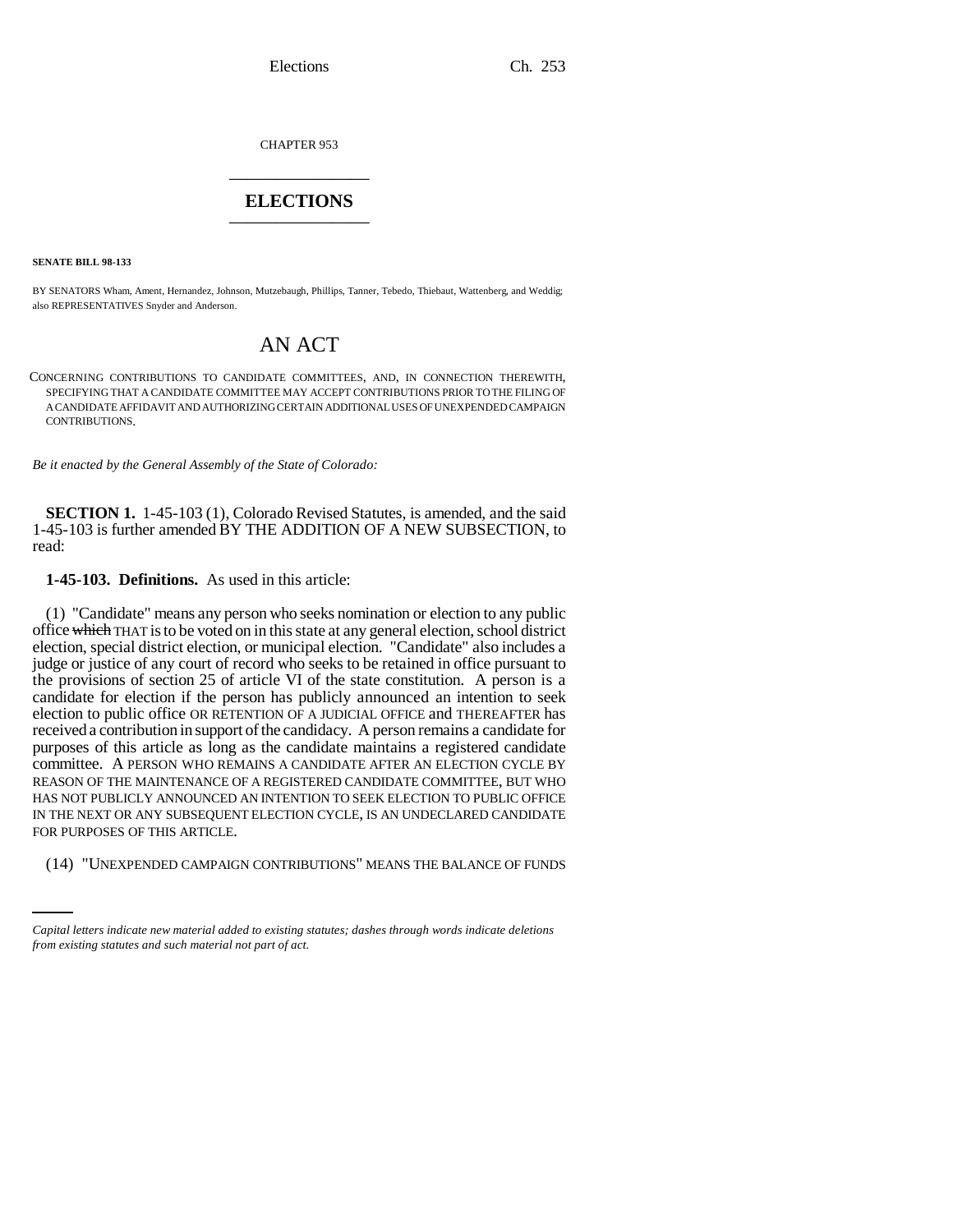Ch. 253 Elections

ON HAND IN ANY CANDIDATE COMMITTEE AT THE END OF AN ELECTION CYCLE, LESS THE AMOUNT OF ALL UNPAID MONETARY OBLIGATIONS INCURRED PRIOR TO THE ELECTION IN FURTHERANCE OF SUCH CANDIDACY.

**SECTION 2.** 1-45-104, Colorado Revised Statutes, is amended BY THE ADDITION OF A NEW SUBSECTION to read:

**1-45-104. Contribution limits.** (14) AN UNDECLARED CANDIDATE WHO IS AN ELECTED AND SERVING STATE OFFICEHOLDER THAT IS SUBJECT TO THE PROVISIONS OF THIS ARTICLE MAY MAINTAIN A CANDIDATE COMMITTEE DURING SUCH PERSON'S TERM OF OFFICE AND ACCEPT CONTRIBUTIONS, SUBJECT TO THE CONTRIBUTION LIMITS AND THE LIMITS ON AGGREGATE TOTALS OF CONTRIBUTIONS THAT APPLY TO SUCH OFFICE, FOR THE USES AND PURPOSES SET FORTH IN SECTION  $1-45-106$ .

**SECTION 3.** 1-45-106 (1), Colorado Revised Statutes, is amended to read:

**1-45-106. Unexpended campaign contributions.** (1) (a) Unexpended CAMPAIGN contributions to a candidate committee may be contributed to a political party subject to the limitation set forth in subsection SECTION 1-45-104 (4), donated to a charitable organization recognized by the internal revenue service, returned to the contributors, or retained by the committee for use by the candidate in a subsequent campaign pursuant to the restrictions set forth in subsection (2) of this section. In no event shall contributions to a candidate committee be used for personal purposes not reasonably related to supporting the election of the candidate.

(b) IN ADDITION TO ANY USE DESCRIBED IN PARAGRAPH (a) OF THIS SUBSECTION (1), A PERSON ELECTED TO A PUBLIC OFFICE MAY USE UNEXPENDED CAMPAIGN CONTRIBUTIONS HELD BY THE PERSON'S CANDIDATE COMMITTEE FOR ANY OF THE FOLLOWING PURPOSES:

(I) VOTER REGISTRATION;

(II) POLITICAL ISSUE EDUCATION, WHICH INCLUDES OBTAINING INFORMATION FROM OR PROVIDING INFORMATION TO THE ELECTORATE;

(III) POSTSECONDARY EDUCATIONAL SCHOLARSHIPS;

(IV) TO DEFRAY REASONABLE AND NECESSARY EXPENSES RELATED TO MAILINGS AND SIMILAR COMMUNICATIONS TO CONSTITUENTS;

(V) ANY EXPENSES THAT ARE DIRECTLY RELATED TO SUCH PERSON'S OFFICIAL DUTIES AS AN ELECTED OFFICIAL, INCLUDING, BUT NOT LIMITED TO, EXPENSES FOR THE PURCHASE OR LEASE OF OFFICE EQUIPMENT AND SUPPLIES, ROOM RENTAL FOR PUBLIC MEETINGS, NECESSARY TRAVEL AND LODGING EXPENSES FOR LEGISLATIVE EDUCATION SUCH AS SEMINARS, CONFERENCES, AND MEETINGS ON LEGISLATIVE ISSUES, AND TELEPHONE AND PAGER EXPENSES.